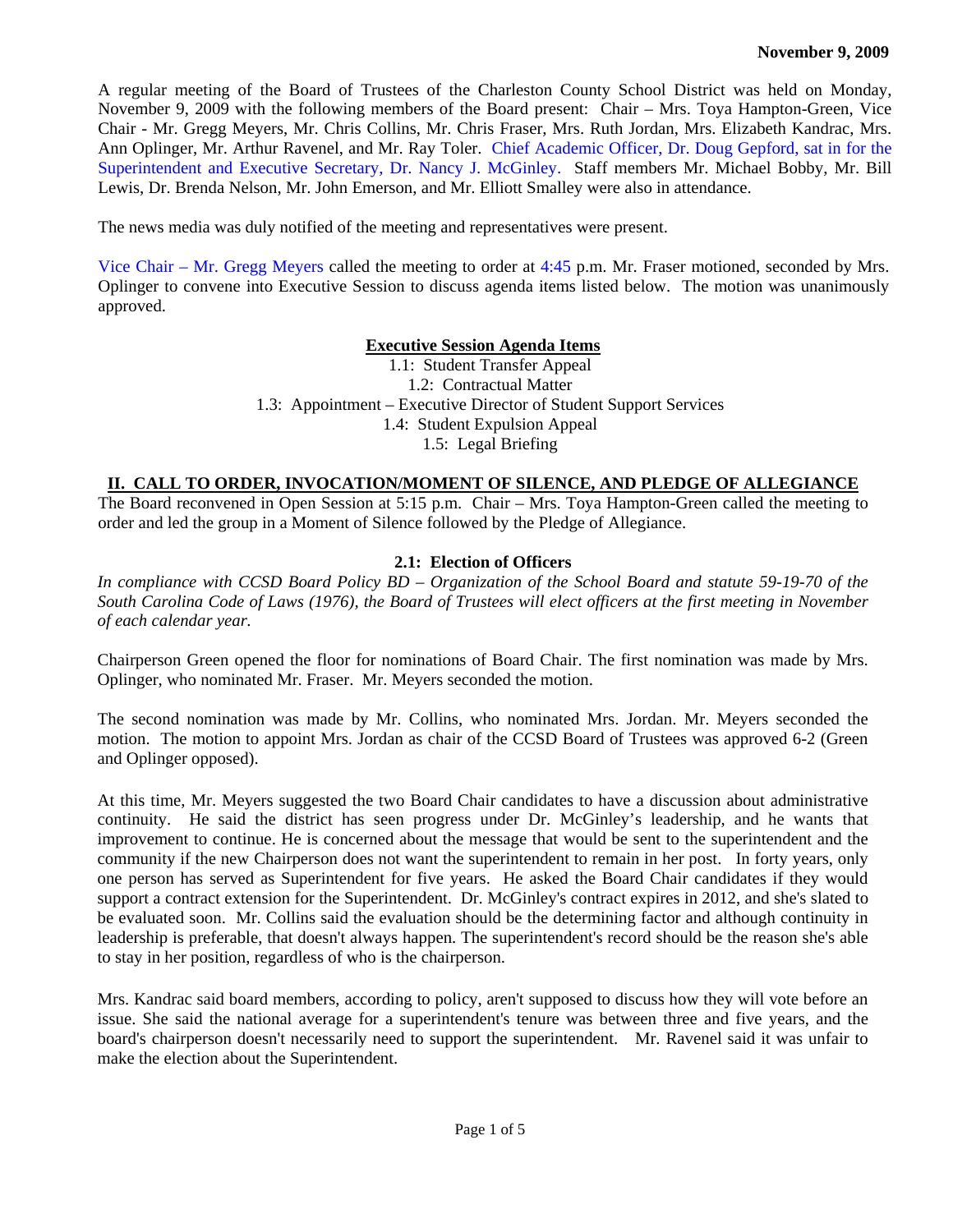Mr. Fraser responded first, pointing out that that Superintendent has made progress. If he was elected as chair, he would extend the Superintendent's contract. Mrs. Jordan said she supported Dr. Goodloe-Johnson and Dr. McGinley. She said even though Dr. McGinley was hand-picked by some of her colleagues and although they chose not to go through the process to hire Dr. McGinley , she supports the Superintendent and does not feel this should be about the Superintendent and not about the children. Mrs. Jordan said she had not made a deal to get rid of Dr. McGinley. She promised to be fair and just to everyone—those who support and those who do not support the Superintendent. Mrs. Jordan went on to say that she has supported the Superintendent's initiatives—Charleston Achieving Excellence and other initiatives.

Mr. Fraser thanked Mrs. Green and Mr. Meyers for their services as chair and vice chair.

Chairperson Jordan thanked Board members who voted for her and those who didn't. After thanking Mrs. Green for her service as Board chair, Mrs. Jordan shared the following:

- *Now is the time to pull together as policy makers to continue to move the district forward by providing policies and a budget to educate all 44,000 students;*
- *It is necessary to continue providing choice, access, and opportunity, increase literacy and graduation, close the achievement gap, and prepare children for higher learning and a 21st Century work place and high paying job;*
- She looks forward to working collaboratively with the Superintendent and Staff to support the *Charleston Achieving Plan for Excellence and the upcoming Building Plan and is committed to being inclusive and transparent; and*
- *As policy makers, it is necessary for everyone to work together to create Board Goals and Objectives which aligns with District Goals because everyone has a stake in the success of CCSD.*

Chairperson Jordan opened the floor for nominations of vice chair. There were three nominations 1.) Mr. Ravenel nominated Mr. Toler. Mr. Collins seconded the motion. 2) Mrs. Oplinger nominated Mr. Fraser. However, Mr. Fraser declined. 3) Mrs. Green nominated Mr. Meyers. Mrs. Oplinger seconded the motion. The Board approved the nomination of Mr. Ray Toler for vice chair. The vote was 6-3 (Green, Meyers and Oplinger opposed). Since the nomination of Mr. Toler was approved, no vote was taken on the nomination for Mr. Meyers.

## **III. SPECIAL RECOGNITION**

**3.1: Teacher Presentations -** The Board recognized Matt Carney, Tracy Lowry, and Sandra Fitzgerald for their exemplary Social Studies teaching.

**3.2: Athletic Awards –** The Board recognized student athletes from Academic Magnet (Women's Tennis, Lower State Champions); Wando (Women's Cross-Country 4A State Champions, Women's Tennis (State Champions, 6th straight year!), James Island (Samantha Kluttz, 3-Time State Champion in Women's 200 meter Freestyle, State Champion 2009 Women's 500 meter Freestyle) and North Charleston (football playoff victory) and Burke (football playoff victory) high schools were recognized for their excellence.

**3.3: School of the Arts –** The Board recognized Mr. Ben Moore, a high school visual arts teacher at School of the Arts, recently received national recognition for the high quality of his instruction. His student, Ms. Maddie Moore--a current Senior Visual Arts student--received an American Visions Award, which is comparable to a national "best in show award." In addition, last school year, three of Ben Moore's students scored five (the highest possible level) on their Advanced Placement portfolios and four other students achieved a four.

# **IV. SUPERINTENDENT'S REPORT**

#### **4.1: Superintendent's Report**

Dr. Gepford shared the following:

 He congratulated everyone recognized during special recognitions. He congratulated Wando High School's band, Girls' Cross-Country, and Girls' Tennis Teams all of which won state championships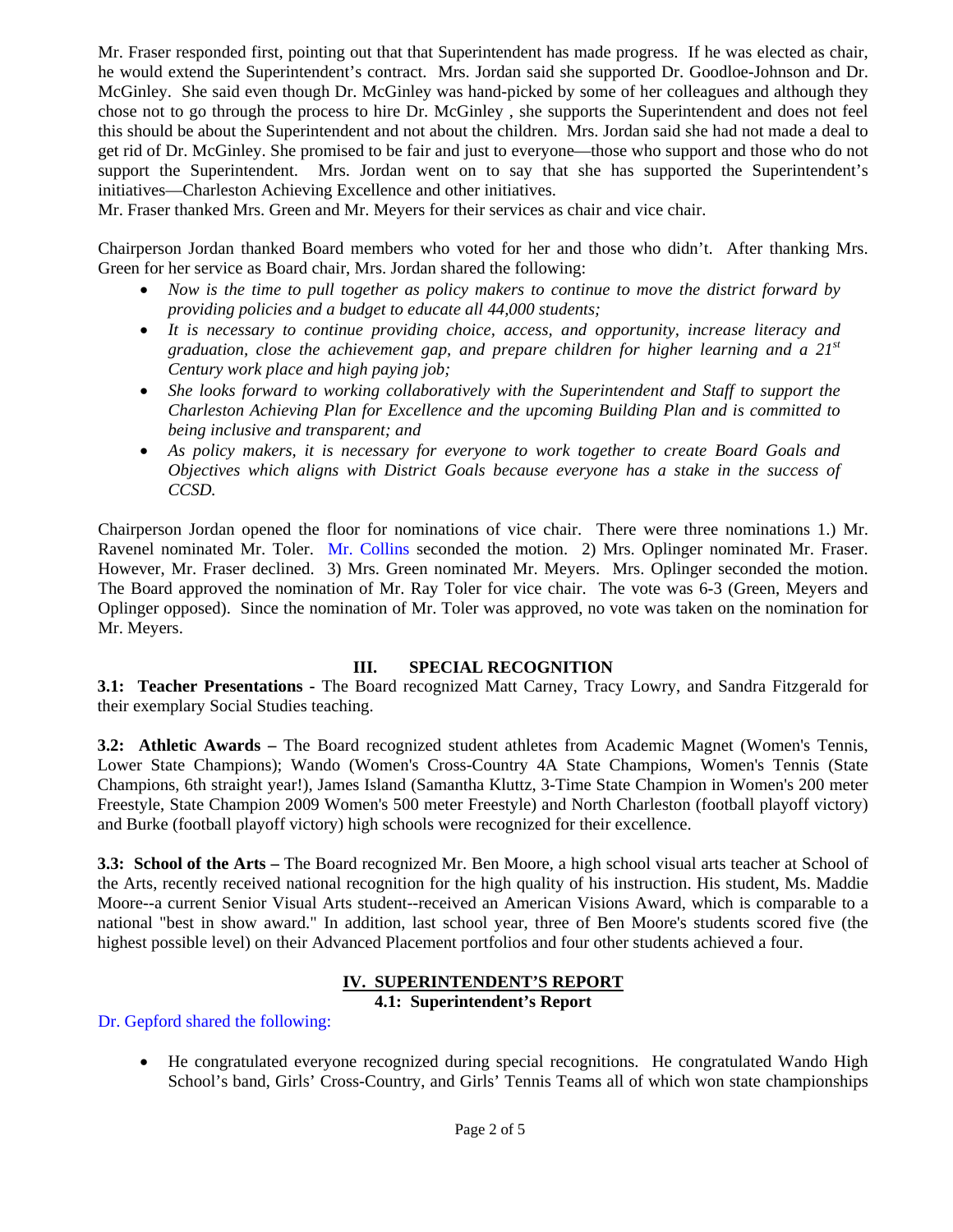this week. He said this is the band's fifth straight state championship, and they are on their way to the Grand Nationals in Indianapolis this week, so we wish them the best.

- He mentioned that Burke and North Charleston high school football teams won their first-round playoff games last Friday. These regional champs will play their second-round games this week.
- The Superintendent asked him to give a brief update on the planning for a Charleston Children's Zone, the district's approach to replicating the highly successful Harlem Children's Zone. In January, the federal government plans to release an RPF for a "Promise Neighborhoods" planning grant that would fund efforts in 20 cities nationwide. Today and tomorrow, the Superintendent and Mrs. Audrey Lane are at a national technical assistance conference with a team of Charleston and North Charleston representatives. The U.S. Secretary of Education, Mr. Arne Duncan and Geoffrey Canada, the CEO of the Harlem Children's Zone are leading the conference, which was designed to share the proven practices of the Harlem Children's Zone and help applicants prepare for the upcoming grant process. Staff looks forward to learning from this trip and applying these resources when the Superintendent returns.
- Dr. Gepford updated the Board on H1N1, or "swine flu" vaccinations, which are rolling out into the schools beginning this Friday. DHEC is administering the free shots, and plans to provide them for every student and staff member in our schools, beginning with elementary schools, followed by middle and high schools. This is a great opportunity for parents to protect their children from the swine flu and prevent extended absences and possible school delays-or even closures-from happening over the winter season. He closed by thanking DHEC and encouraging parents to take advantage of this opportunity.

#### **V. VISITORS, PUBLIC COMMUNICATIONS 5.1: Visitors, Public Communications**

No visitors registered to address the Board at this meeting.

#### **XI. APPROVAL OF MINUTES/EXECUTIVE SESSION AGENDA ITEM 6.1: Open and Executive Session Minutes of October 26, 2009**

Mr. Fraser motioned, seconded by Mr. Meyers approval of the Open and Executive Session minutes of October 12, 2009. The motion was approved 8-1 (Kandrac opposed).

#### **6.2: Motions of Executive Session of November 9, 2009**

The Board approved the following motions that were made in Executive Session on October 12, 2009:

- **1.1: Student Transfer Appeal**  The Board approved a request to transfer a student from Lincoln High School to Wando High. The motion was approved 9-0.
- **1.2: Contractual Matter** The Board approved the request from Susan G. Boykin Academy to amend its charter agreement to change its mission statement . The vote was approved 9-0.

*The mission of Susan G. Boykin Academy to utilize innovative teaching techniques to integrate the performing arts and community service into a challenging and comprehensive program of differentiated instruction and improve academic achievement for students who, due to socioeconomic factors, might be considered members of an "at risk" community and may not otherwise be afforded the opportunity to participate in the performing arts or become actively involved in their community.* 

- **1.3: Appointment Executive Director of Student Support Services The Board approved the** appointment of Dr. Lisa Herring as Executive Director of Student Support Services. The vote was 8- 1 (Toler).
- **1.4: Student Expulsion Appeal** The Board approved a recommendation to permit a Burke High School student to return to Burke High School on Board probation for the remainder of the 2009-2010 school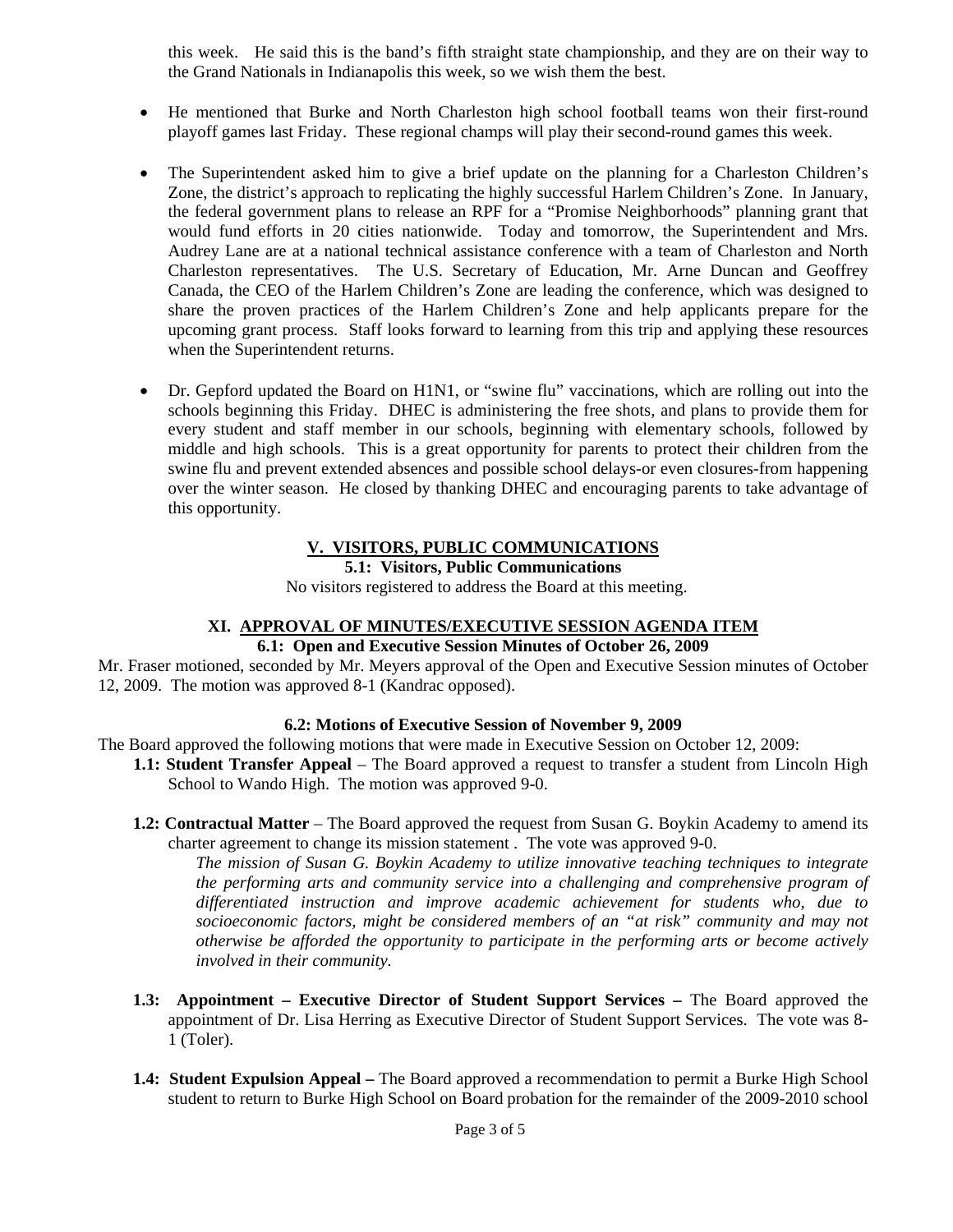year. If the student commits a Level 3 Offense, he will have to come back before the County Board. The vote was 9-0.

**1.5: Legal Briefing** - The Board received a legal briefing in Executive Session. No action was taken.

## **6.3: Financial Minutes of October 26, 2009**

Mr. Meyers motioned, seconded by Mr. Fraser approval of the financial minutes of October 26, 2009. The motion was approved 9-0.

## **VII: MANAGEMENT REPORT**

The Board did not receive a management report at this meeting.

### **VIII: CHARLESTON ACHIEVING EXCELLENCE UPDATE**

**8.1: AP Potential Program –** Ms. Virginia Reijners presented information to the Board on an AP Potential Program. This is a free web-based tool and service of the College Board. AP Potential correlates PSAT scores to an AP Potential formula to determine a poll of potential students eligible for AP subjects.

## **IX**. **POTENTIAL CONSENT AGENDA ITEMS**

**9.1: North Charleston High School Project #5655 Building Program Bond Fund Reallocation** – *A recommendation to approve the 2005 Building Program Bond Fund reallocation. The funding source is 2005 Program Reserve fund and the amount is \$830,000*.

Mr. Meyers motioned, seconded by Mr. Fraser approval of the North Charleston High School Project #5655 Building Program Bond Fund Reallocation. The motion was approved 9-0.

**9.2: Wenger Acoustic Package for School of the Arts –** *A recommendation approving the purchase of the Diva Acoustical Shell, Orchestra Pit Filler System and Platform for the School of the Art Theatre. The total Cost is \$250,000. The funding source is the budget approved for School of the Arts.* 

Mr. Fraser motioned, seconded by Mr. Meyers approval of the recommendation to purchase the Diva Acoustical Shell, Orchestra Pit Filler System and Platform for the School of the Art Theatre. The motion was approved 9- 0.

**9.3: Second Reading – Board Policies –** GCQFA – Suspension Without Pay of Professional Staff, GDQDA – Suspension Without Pay of Classified Staff, GCOA – Teacher Evaluation, GCKAA – Voluntary Teacher Transfers and ILD - Educational Surveys and Research – *A recommendation to approve the second reading of Board Policies listed above.* 

Mr. Fraser motioned on behalf of the Policy Committee approval of the second reading of Board Policies listed above. The Board voted individually on each one.

- A. GCQFA Suspension Without Pay of Professional Staff Two motions were offered: 1). Mr. Fraser motioned, seconded by Mrs. Kandrac approval of version #2. 2). Mrs. Oplinger motioned, seconded by Mrs. Green approval of version #1. The motion to approve version #1 failed 3-6 (Green, Jordan and Oplinger voted in favor of the motion). The motion to approve the second reading of version #2 was approved with a vote of 6-3 (Green, Jordan and Oplinger opposed).
- B. GDQDA Suspension Without Pay of Classified Staff – The Board approved the second reading with a vote of 8-1(Kandrac opposed).
- C. GCOA Teacher Evaluation The Board approved the second reading with a vote of 8-1(Kandrac opposed).
- D. GCKAA Voluntary Teacher Transfers This item was pulled from the agenda. No action was taken on this item.
- E. ILD Educational Surveys and Research This item was pulled from the agenda. No action was taken on this item.